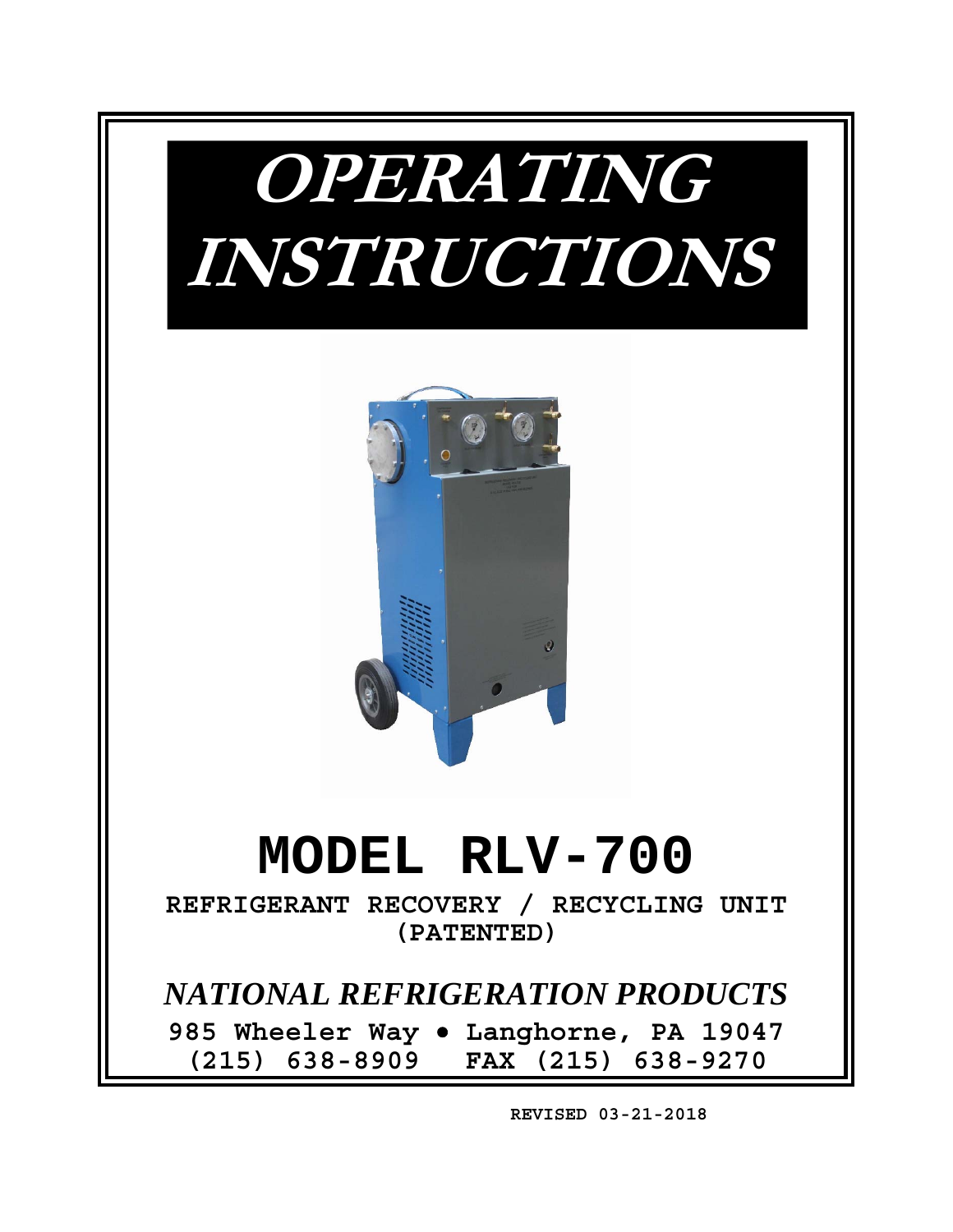### MODEL RLV700

The RLV700 unit can recover/recycle liquid and vapor refrigerant. It has only one inlet for refrigerant and automatically adjust itself for proper mode when liquid or vapor enters the unit. For safety reasons this unit is equipped with an automatic recovery cylinder shut off. This shut off maintains a maximum 80% fill of the recovery cylinder by volume.

The unit has a hourmeter to indicate when to change filter drier cores. Filter cores must be changed every 4 hours or 135 lbs processed!

 ALWAYS USE CYLINDERS APPROVED FOR RECOVERY (NRP model NC50U or equivalent).

DO NOT MIX DIFFERENT REFRIGERANTS IN A CYLINDER. Mixtures cannot be separated.

ALWAYS WEAR RUBBER GLOVES AND GOGGLES WHEN TRANSFERRING REFRIGERANT.

 BEFORE FILLING AN EMPTY CYLINDER ALWAYS EVACUATE THE CYLINDER FOR 15 MINUTES OR TO AT LEAST 1000 MICRONS TO REMOVE AIR AND NONCONDENSABLES. NONCONDENSABLES WILL INCREASE DISCHARGE PRESSURE DRAMATICALLY.

#### ALWAYS USE A PREFILTER (ALCO #ALF-053, PARKER #PF053-MF, OR FILTER DRIER SPORLAN #C-053) AT THE INLET OF THE UNIT. FAILURE TO DO THAT MAY RESULT IN MALFUNCTIONING OF PRESSURE REGULATOR, LIQUID/VAPOR SWITCH, AND SOLENOID VALVES.

#### NOTE:

1. All valves on the RLV700 must be in the closed position except when the unit is in use. The RLV700 is like a refrigeration unit and must not be open to the air.

2. Connect the RLV700 to a properly grounded 115 Volt 1 phase 60 Hz outlet. Do not use an extension cord longer than 25 ft. Voltage drop will damage the compressor.

3. Refrigeration hoses should not exceed eight feet in length.

#### 4. USE A PREFILTER (ALCO #ALF-053, PARKER #PF053-MF, OR FILTER DRIER SPORLAN #C-053) TO PREVENT PARTICLES TO INTERFERE WITH PROPER OPERATION OF PRESSURE REGULATOR, LIQUID/VAPOR SWITCH, AND SOLENOID VALVES. PREFILTER MUST BE CHANGED AFTER RECOVERY FROM A BURNOUT SYSTEM, BEFORE PROCESSING ANOTHER REFRIGERANT, AFTER PROCESSING 135 POUNDS OF REFRIGERANT.

5. RLV700 unit is suitable for R12, R22, R134a, R502, and Blends.

6. Always remove Schrader cores from access fitting when process refrigerant from disabled unit. This type of restriction reduces flow rate drastically.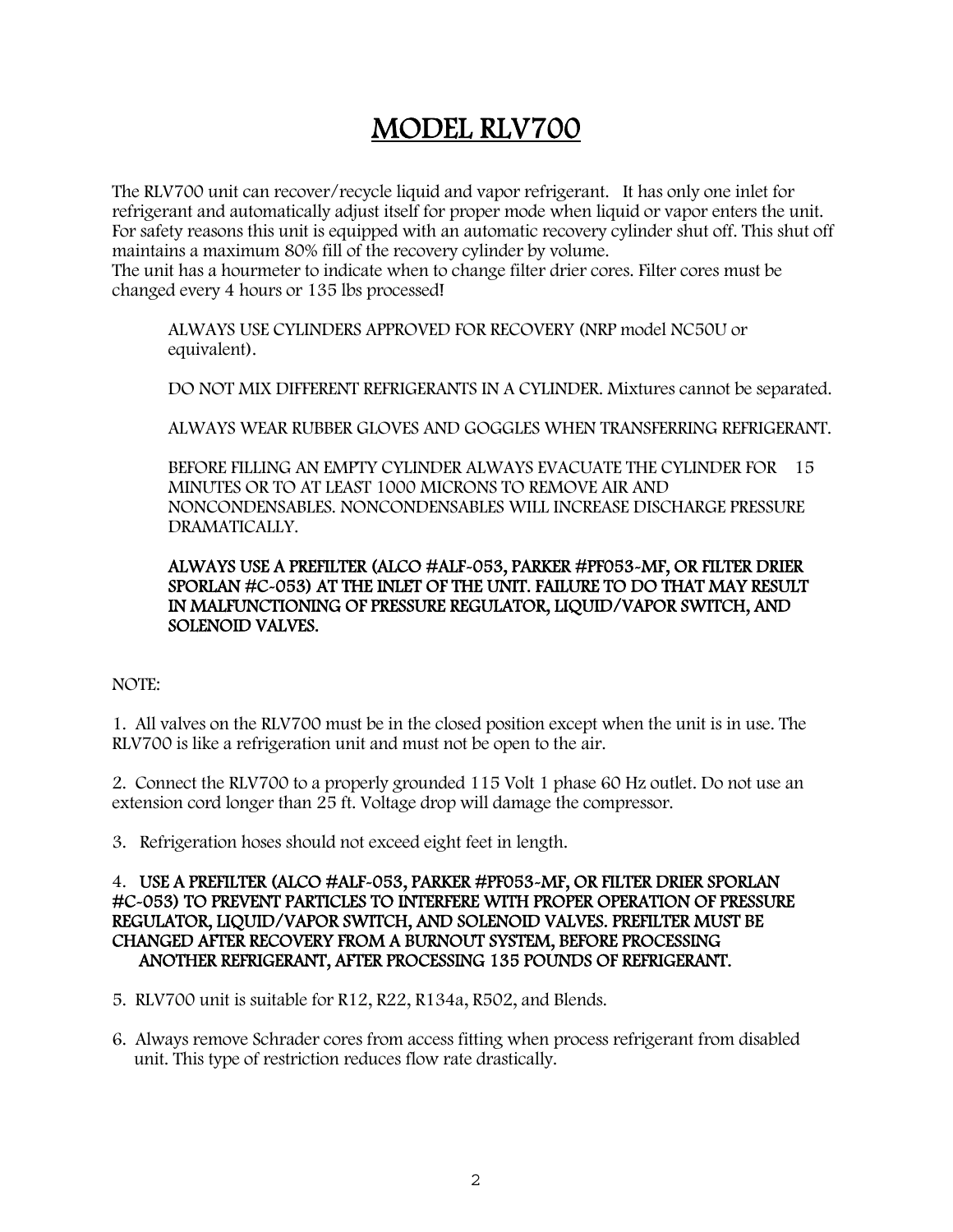7. Evacuate the RLV700 by hooking a vacuum pump up to the outlet port. Evacuate for 15 minutes or 1000 microns. Turn the RLV700 on without the float cord connected. This energizes the solenoids allowing access to all the piping.

#### COMPRESSOR OIL SIGHT GLASS

During normal operation a very small amount of compressor oil will be carried out of the RLV700 unit. The compressor oil level should be at 1/2 sight glass (located on the front side of the unit).When oil level decreases, more POE refrigeration oil needs to be added to the compressor. Before adding oil ensure that any pressure in the unit has been properly relieved and the inlet valve is closed. To add oil, attach a hose to "Oil charging port". Transfer oil from a container by turning RLV700 on until the sight glass is 1/2 full. DO NOT OVERFILL. Turn unit off, close oil port cap. Normal oil charge is approximately 14-16 ounces.

#### COMPRESSOR OIL DRAIN

The compressor oil drain is located on the bottom of the unit. Before draining oil ensure that pressure has been properly relieved in the unit. Remove fitting cap and Schrader valve, tilt the unit. Oil will drain into container by gravity. Drain oil into a container for proper disposal. WARNING: Oil in the compressor can be under pressure and hot if unit has been running. Serious burns could occur. Use caution!

#### WARNING

1. Avoid the use of an extension cord because the cord may overheat. However, if you must use one, the cord must be a minimum number 14/3, oil resistant, meet N.E.C., and be 25 ft long maximum.

#### 2. THE FOLLOWING DAMAGES TO RLV700 ARE NOT COVERED BY THE WARRANTY:

- A. Damage to the compressor due to the compressor being run without oil.
- B. Damage to the pressure regulator, liquid/vapor switch, level switch, or solenoid valves due to particles introduced into unit because prefilter was not used or changed.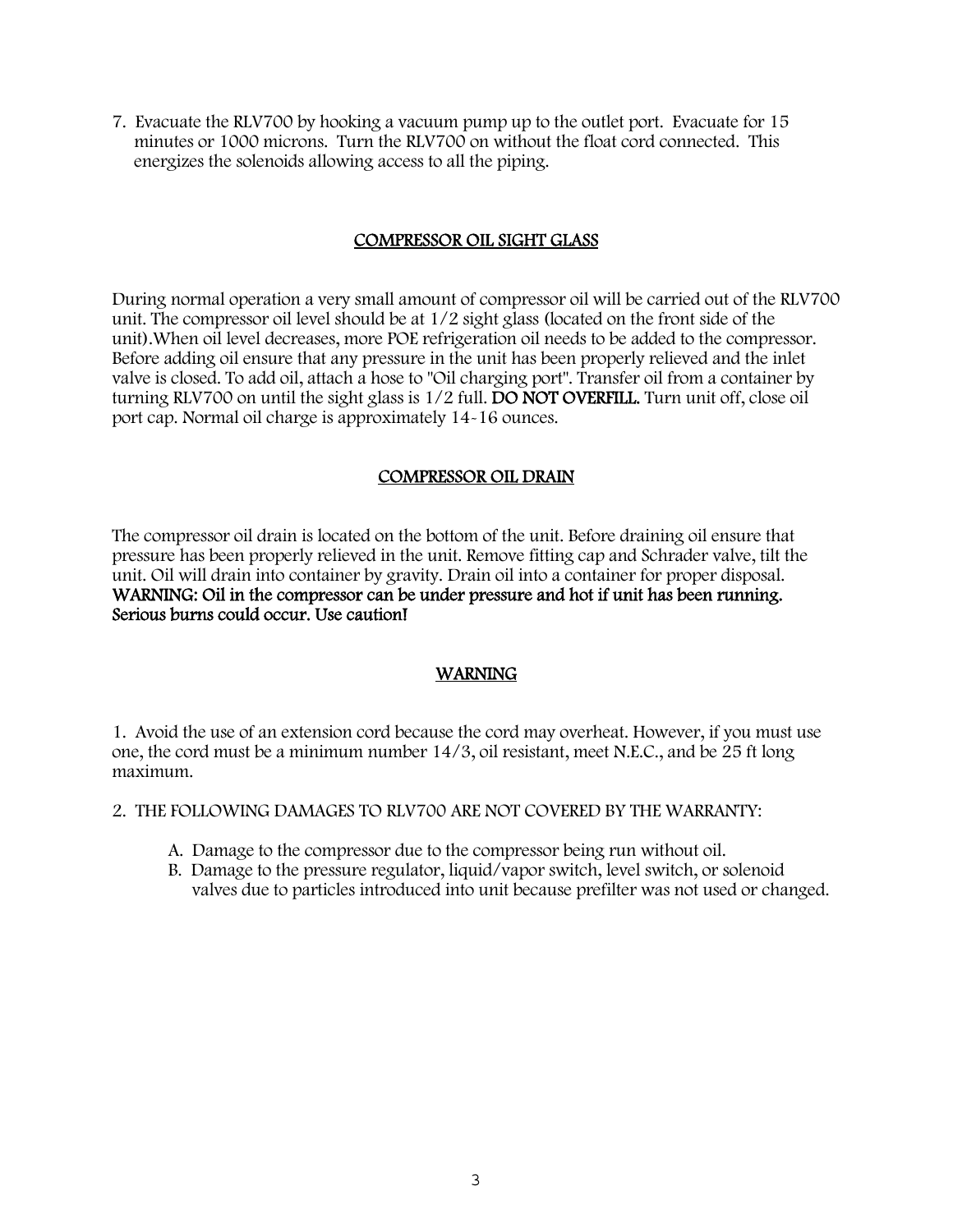#### WARRANTY

NRP Recovery/Recycling Equipment is warranted to be free of manufacturing defects. NRP will repair or give credit for repair at NRP's choice if any NRP Recovery/Recycling unit or accessories have manufacturing defects. Any warranty claim must be submitted in writing within one year of purchase with a copy of the original invoice. Under no circumstances shall NRP be liable for the cost of labor charges, lost profits, injury to good will or any other special or consequential damages for defective goods, late delivery or non-delivery. There are no warranties which extend beyond the description of the face hereof, and NRP makes no warranty of merchantability or fitness for a specific purpose. This warranty does not cover damage by improper operation or abuse.

#### RECOVERY/RECYCLING PROCEDURE

The RLV700 can recover/recycle liquid and vapor refrigerant. It has only one inlet for refrigerant. When liquid or vapor enters the unit it automatically switches itself to the proper mode of operation.

IMPORTANT: Pump-out switch must be in "OFF" position during recovery/recycling.

VERY IMPORTANT: Always use a prefilter (Alco #ALF-053, PARKER #PF053-MF, or filter drier SPORLAN #C-053) at the inlet of the unit. Failure to do that may result in malfunctioning of pressure regulator, liquid/vapor switch, and solenoid valves. Prefilter must be changed after processing refrigerant from a burnout system, when transferring another refrigerant, after processing 150 lb of refrigerant.

- 1. Connect the inlet of the RLV700 unit to the liquid port of the source of contaminated refrigerant (recovery cylinder, disabled unit, etc).
- 2. Connect the outlet of the RLV700 unit to the liquid port of the cylinder designated for recycled refrigerant.
- 3. Open outlet valve on the RLV700 unit, liquid valve on recycled refrigerant cylinder, and liquid valve on contaminated refrigerant source (if it has one).
- 4. Turn on the RLV700 unit.
- 5. Slowly open inlet valve on the RLV700 unit.

The unit will recover/recycle refrigerant. Switching from liquid to vapor mode and from vapor to liquid mode is automatic.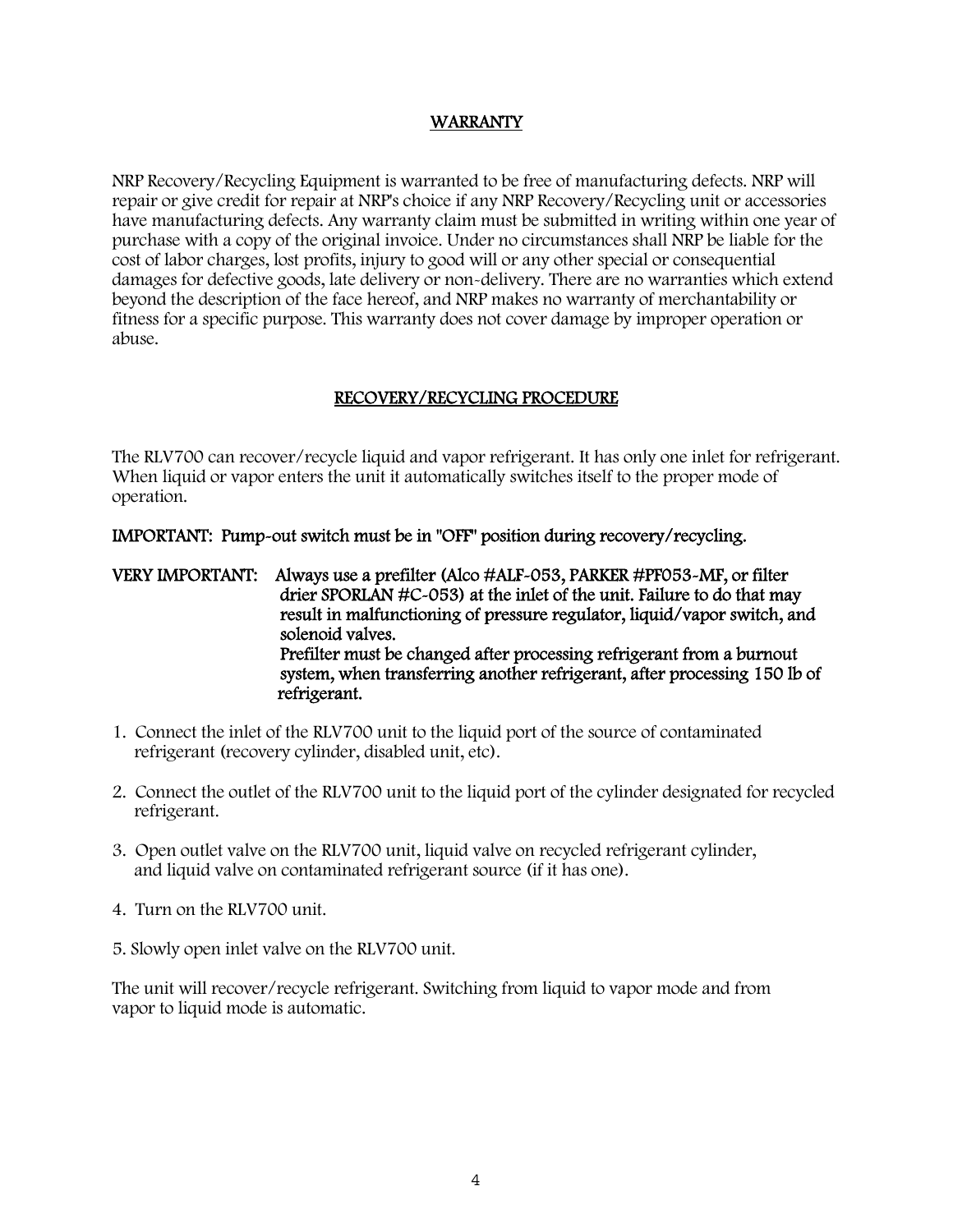VERY IMPORTANT: During recovery/recycling pay attention to contaminant accumulator sight glass. Since all contaminants (oil, acid, particulates) are separated in the accumulator it is imperative to drain them out (see Contaminants draining procedure) when:

- A. Contaminants are level with the sight glass.
- B. Recovery/recycling is complete.
- C. Replacing a full cylinder with recycled refrigerant with an empty one.
- D. Changing filter drier cores.
- 5. When recovery/recycling is complete, close all the valves and drain the accumulator (see Contaminants draining procedure).

#### CONTAMINANTS DRAINING PROCEDURE

Contaminants accumulator must be drained when:

- A. Contaminants are level with the sight glass.
- B. Recovery/recycling is complete.
- C. Replacing a full cylinder with recycled refrigerant with an empty one.
- D. Changing filter drier cores.

To drain accumulator:

- 1. Connect a hose to "CONTAMINANTS DRAIN" valve. Another end of the hose put into a container.
- 2. Close the inlet valve.
- 3. Turn on the RLV700 unit.
- 4. Evacuate low pressure side of the RLV700 unit to 10"-15" of vacuum. (R22 10") all others 15"
- 5. Turn off the unit. If pressure on inlet gauge is rising above 0 psi repeat steps 2 and 3.
- 6. Connect a hose to a vapor valve of the cylinder you currently discharge refrigerant into, purge the hose, and connect the hose (hose fitting to be with a depressor) to the "Compressor oil charge" port.
- 7. Slowly open the vapor valve of the cylinder to increase pressure on the low side of the RLV700 to 3-5 psig (never increase pressure above 5 psig).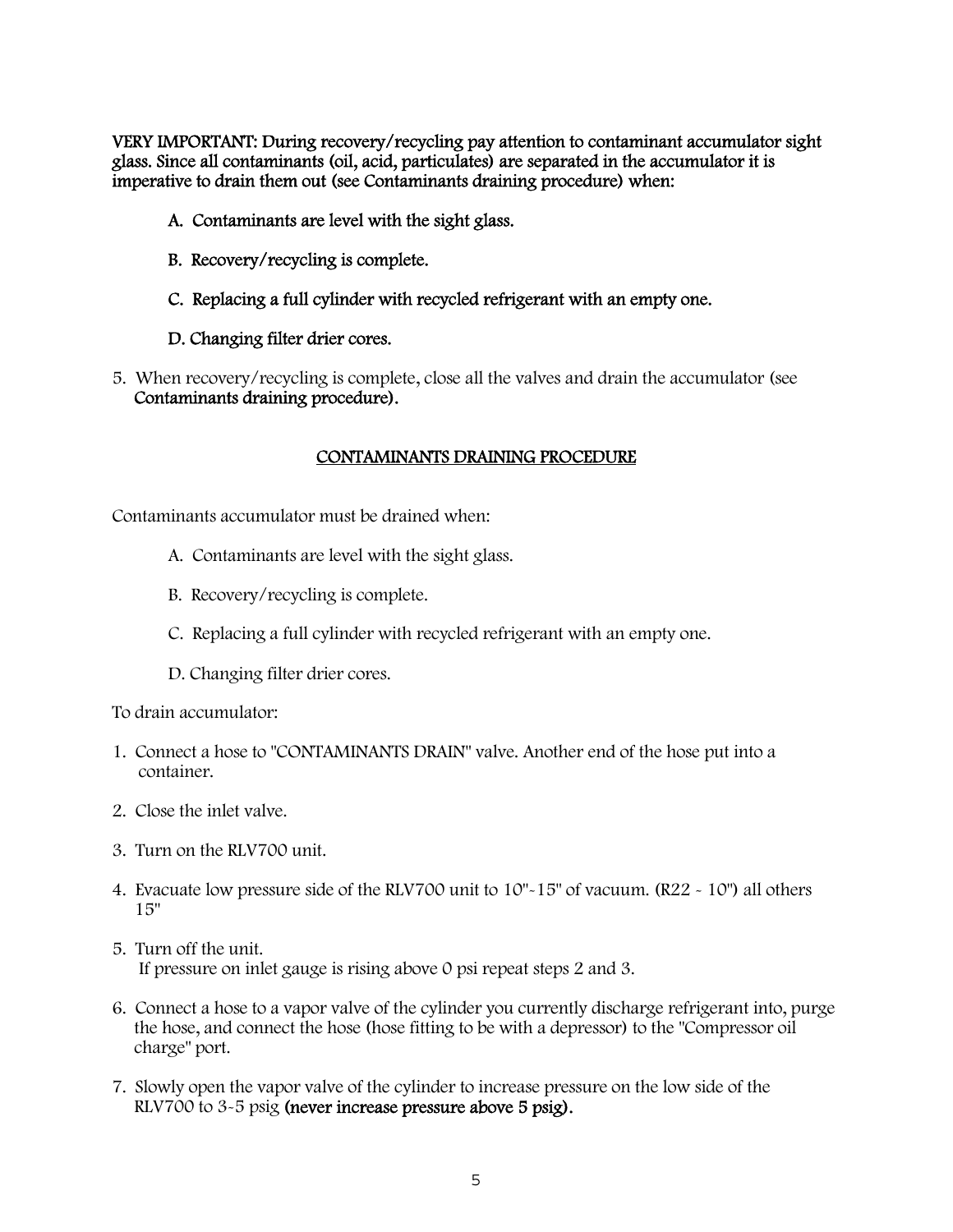#### 8. Slightly open the "CONTAMINANTS DRAIN" valve and drain all contaminants into a container for proper disposal. Drain contaminants until gas starts coming out of the drain hose. If necessary repeat step 7.

#### CLEARING TRAPPED REFRIGERANT

Since the RLV700 is designed to be used with different refrigerants clearing procedure which removes residual refrigerant out of the unit to be followed before transferring a different refrigerant.

To clear refrigerant out of the unit:

- 1. Connect outlet of the unit to the vapor side of empty (or almost empty) cylinder.
- 2. Open outlet valve of the unit and vapor valve of the cylinder.
- 3. Keep closed the inlet valve of the unit.
- 4. Turn the unit "ON".
- 5. When the inlet gauge indicates vacuum, turn the pump out switch "ON" (the pressure on the inlet gauge will go up).
- 6. When the inlet gauge is down to 10" of vacuum, pump out is complete.
- 7. After completing pump out, turn "OFF" the power switch and then pump out switch.
- 8. A total evacuation of the unit can be obtained by using a vacuum pump.

#### IMPORTANT: The composition of oil in recycled refrigerant is slightly higher during pump out procedure. It will be still lower than requirements of the INDUSTRY RECYCLING GUIDELINE (IRG-2) but if user is attempting to clean refrigerant to requirements

 of ARI Standard 700, the pump out should be discharged into separate cylinder (this refrigerant can be recycled later).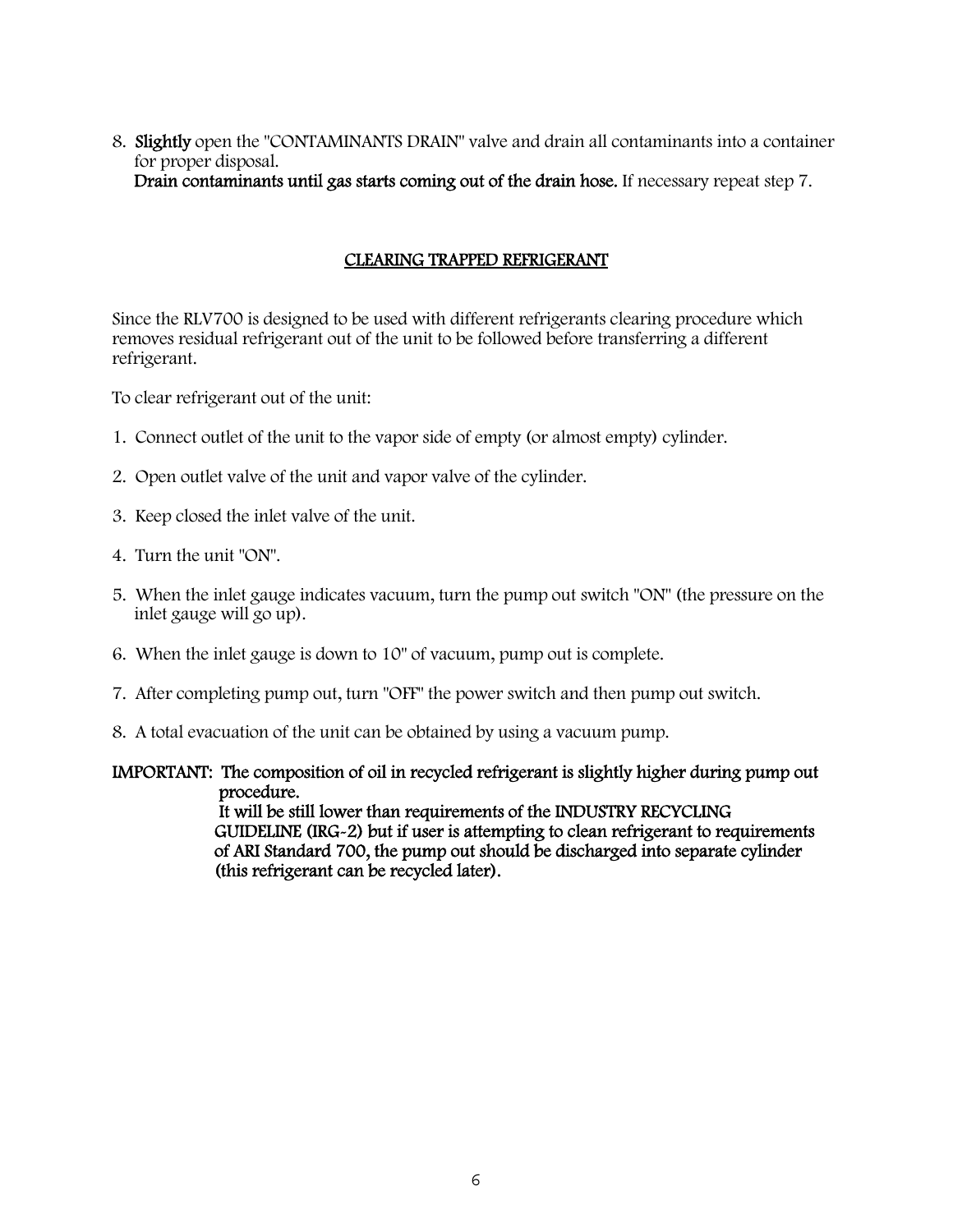#### Purging Non-Condensables - Method (1)

Allow the cylinder, into which you have recycled the refrigerant, to sit for as long as possible. This helps separate the refrigerant gas from the non-condensable. ARI allows 15 minutes to complete the purge cycle. Slowly open the vapor valve on your recovery tank. Evacuate air from the tank for no more than 8-10 seconds.

#### Purging Non-Condensables - Method (2)

As in method (1) it is good to let the cylinder sit for as long as possible. Minimum ambient should be 65 degrees F.

- \* Install a pressure gauge calibrated with 1 PSIG divisions to the vapor port of your recovery/recycling tank.
- \* Measure the cylinder pressure.
- Measure the temperature of the cylinder midway on the top domed radius.
- \* From a "Pressure Temperature Relationship Chart" find the tank pressure from the measured temperature.
- \* Compare the measured tank pressure and converted pressure from dome temperature to the "Pressure - Temperature Relationship Chart" (not provided).
- \* If the measured values are within 8 PSI of each other, the recycled refrigerant is within specification.
- \* If it is not, follow the purging procedure used in method (1) to remove the non-condensables unitl an 8 PSI differential is obtained.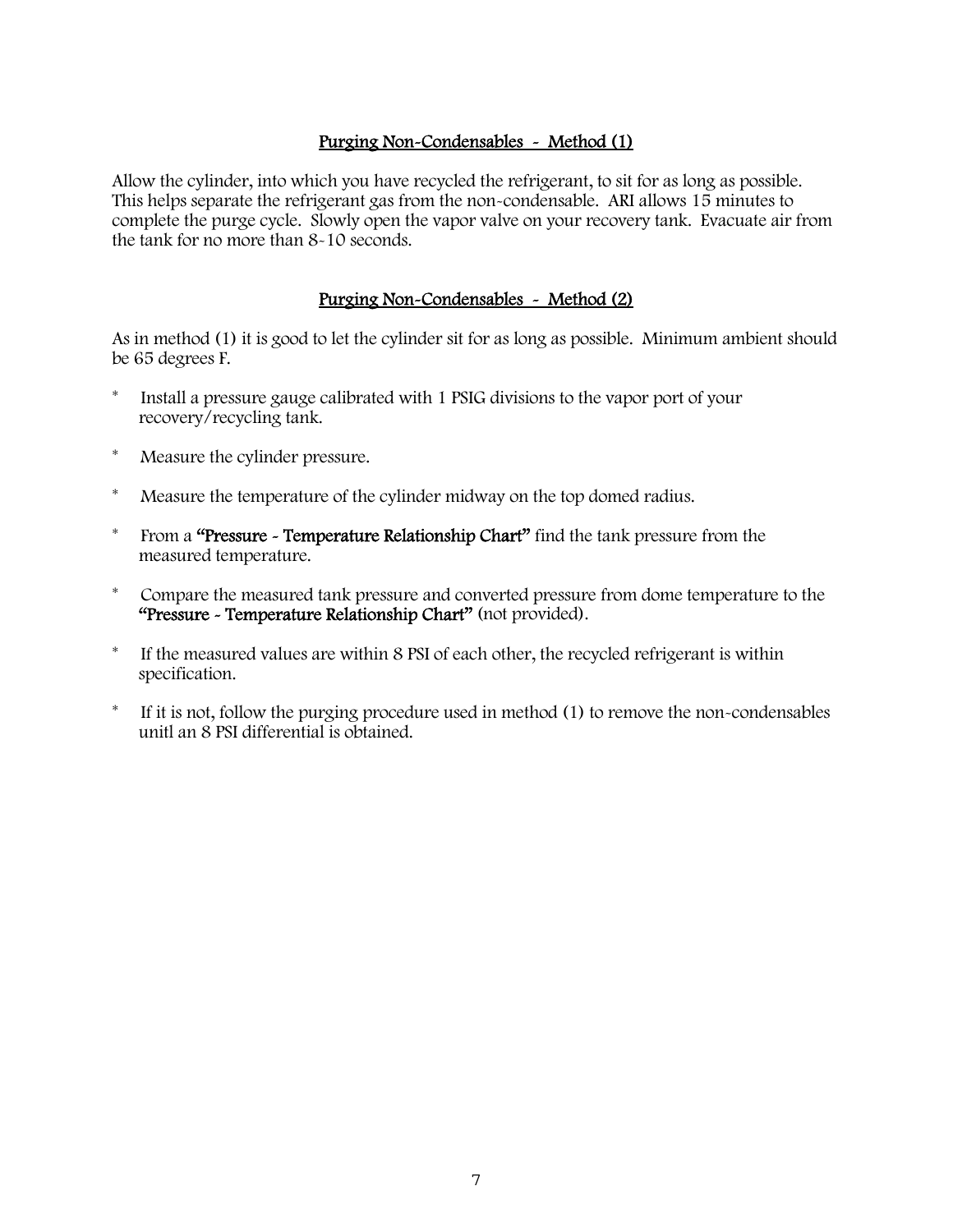#### FILTER DRIER CORES CHANGE

Filter drier cores must be changed when transferring another refrigerant or every 4 hours of recovery/recycling. The RLV700 has an hourmeter which is energized when the compressor is on. Filter drier core change has to be made as fast as possible to avoid adsorption of moisture from the air.

#### IMPORTANT: RLV700 must be evacuated after filter drier replaced.

To change filter cores:

- 1. Properly relieve pressure from the RLV700 unit.
- 2. Unscrew bolts on filter drier shells and take cartridges with filter cores out of the shells.
- 3. Examine gaskets on the filter caps and on the end of the cartridges. If necessary replace them.
- 4. Properly wipe internal surface of the shells with clean rag.
- 5. Replace the cores and install cartridges with the new cores into the shells. REPLACE AND INSTALL ONE CORE AT THE TIME. DO NOT FORGET TO INSTALL FINAL FILTER PADS (Final filter pads are supplied with filter cores).
- 6. Evacuate the unit.

#### IMPORTANT RECOMMENDATION

The RLV700 unit was tested to ARI Standard 740 and if properly maintained and operated will clean refrigerants to requirements of ARI Standard 700-95 concerning WATER, CHLORIDE ION, ACIDITY, NON BOILING RESIDUES AND PARTICULATES/SOLIDS.

The RLV700 unit (as any other recycling unit) cannot separate mixtures of refrigerants and thus satisfy requirements ARI Standard 700 concerning "OTHER REFRIGERANTS" if refrigerant designated for recycling contains other refrigerant(s). In this case refrigerant must be sent for reclaimation.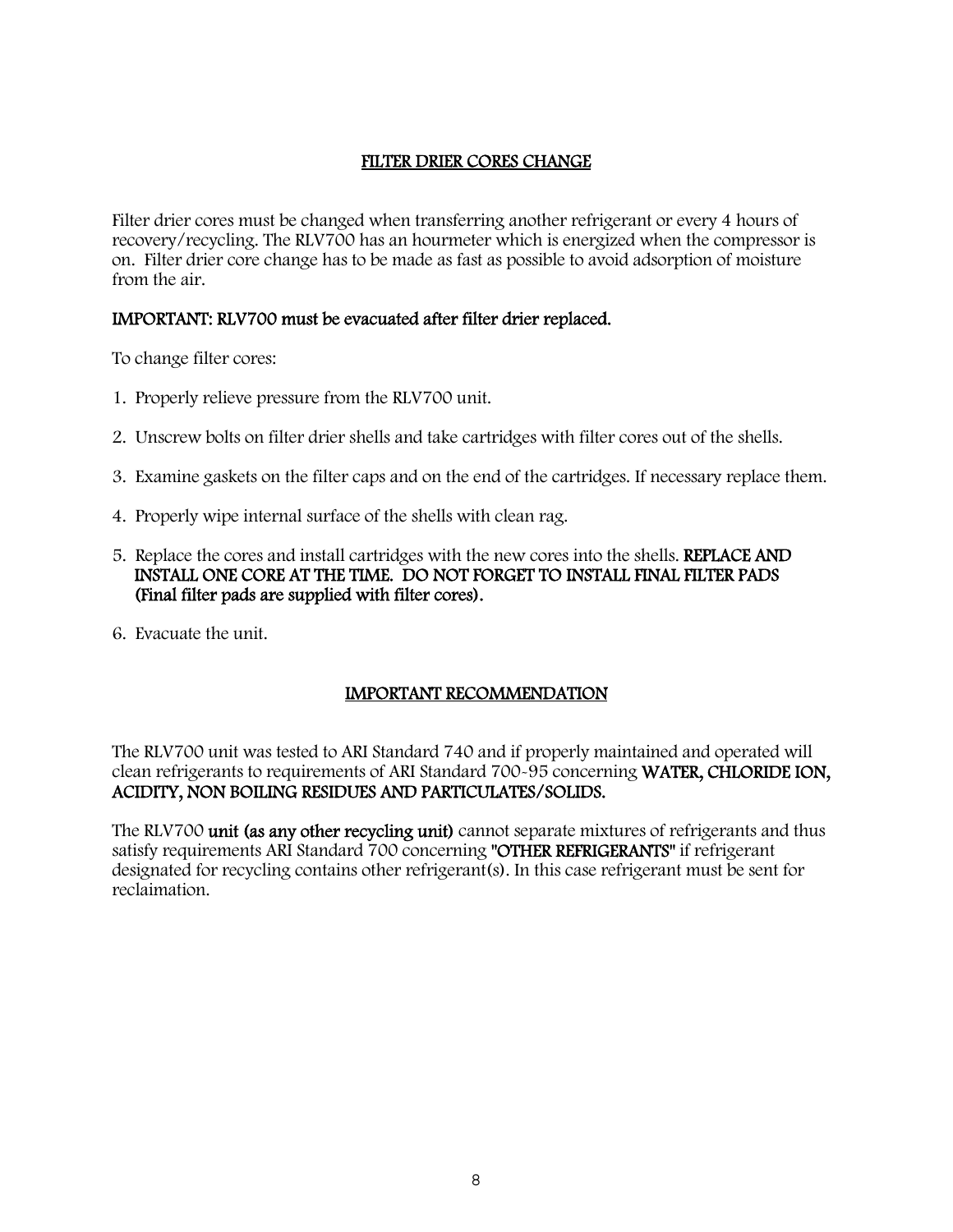## **WIRING DIAGRAM**